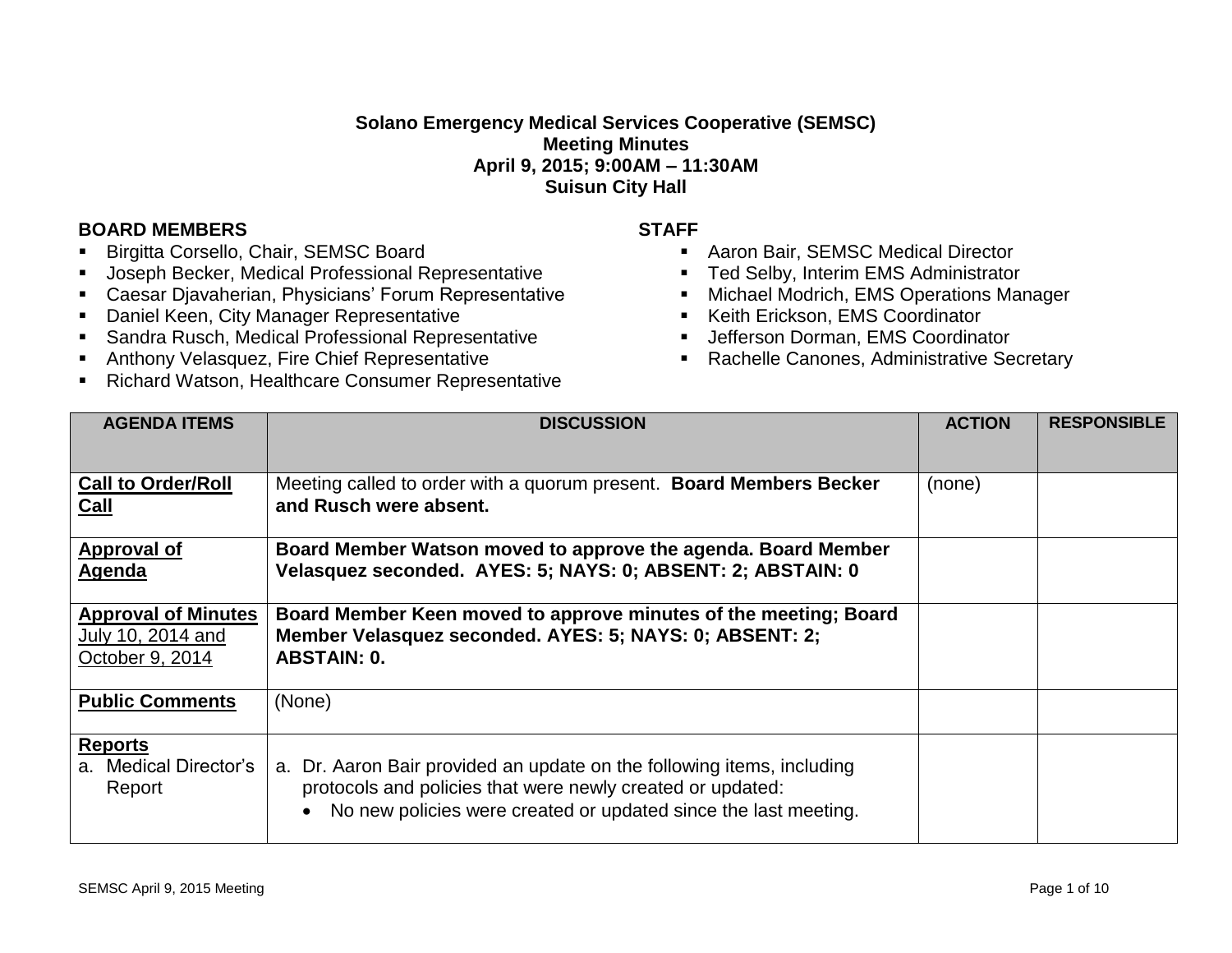|                                     | S-11 Ventricular Assist Device (VAD) Protocol - This is a new type of<br>technology that is not prevalent in Solano County. The Emergency<br>Medical Services (EMS) Agency is aware of only one or two patients<br>with VADs. The protocol is more of an instructional protocol that<br>provides guidance for both destination and care of patients with VAD<br>should they need EMS assistance.                                                                                                                                                                                                                                                                                                                                                                                                                                                                                                                                                                                                                                                                                                                                                                                                                                                                             |
|-------------------------------------|------------------------------------------------------------------------------------------------------------------------------------------------------------------------------------------------------------------------------------------------------------------------------------------------------------------------------------------------------------------------------------------------------------------------------------------------------------------------------------------------------------------------------------------------------------------------------------------------------------------------------------------------------------------------------------------------------------------------------------------------------------------------------------------------------------------------------------------------------------------------------------------------------------------------------------------------------------------------------------------------------------------------------------------------------------------------------------------------------------------------------------------------------------------------------------------------------------------------------------------------------------------------------|
|                                     | EMT Certifications and Discipline Cases - Dr. Bair stated that since<br>January 2015 we have 81 Emergency Medical Technicians (EMTs)<br>that were certified or re-certified in Solano County. There was one<br>license revocation, two new probation cases, eight active probation<br>cases, and four closed cases.                                                                                                                                                                                                                                                                                                                                                                                                                                                                                                                                                                                                                                                                                                                                                                                                                                                                                                                                                          |
| b. EMS<br>Administrator's<br>Report | b. Mr. Ted Selby, EMS Administrator, provided an update on the following<br>items:<br>1. EMS Week 2015 – Mr. Selby stated that for the past five years the<br>EMS Agency has partnered with Medic Ambulance, our local<br>hospitals, fire departments, and other partners to facilitate free<br>Cardiopulmonary Resuscitation (CPR) classes, and an award<br>ceremony in honor of National EMS Week. This year, the week of<br>May 17-23, 2015 has been designated as EMS week by the American<br>College of Emergency Physicians (ACEP). The EMS Agency has<br>already started planning meetings to host the activities and events<br>during the week-long celebration. The highlight of the event is the<br>awards ceremony where the recipient of the annual Frank Springer<br>Award is announced. This award is given to a deserving member of<br>the EMS community.<br>2. System Performance Report - Mr. Selby stated that with regards to<br>pre-hospital EMS partners, Medic Ambulance and the Public Private<br>Partnership (PPP) Fire Department partners have continued their<br>exceptional service to the citizens and visitors of Solano County.<br>Response time statistics for the first and second quarter for Medic<br>Ambulance are at an average of 99%. |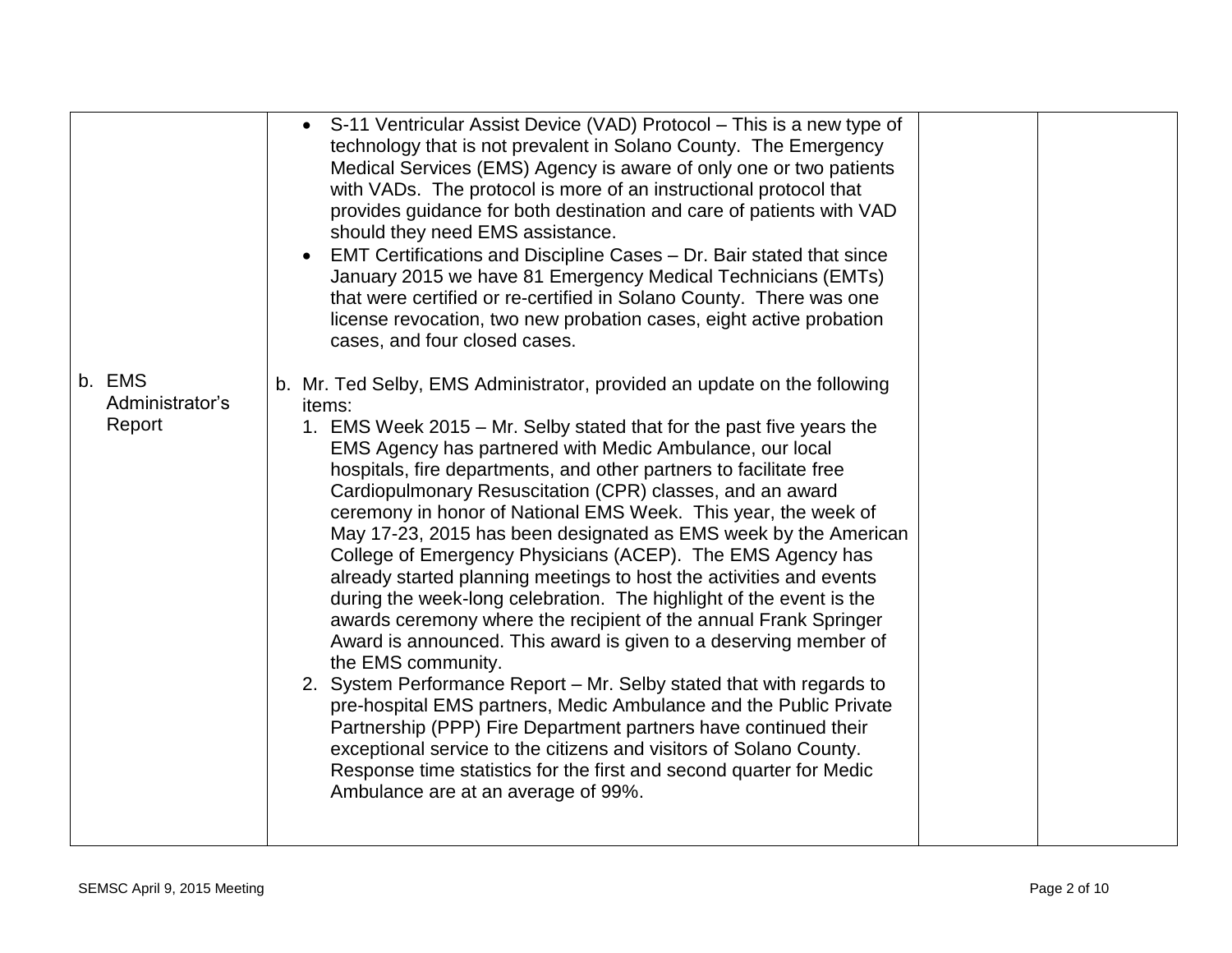| Medic has continued to provide that excellent level of service, and        |  |
|----------------------------------------------------------------------------|--|
| confirmed their commitment to the community with their numerous            |  |
| system upgrades and various programs. This includes their new              |  |
| multi-million dollar state-of-the-art headquarters building in the City of |  |
|                                                                            |  |
| Vallejo. The PPP Fire Departments continue to provide very strong          |  |
| support. Response time averages for the first quarter – Benicia was        |  |
| at 95%, Dixon was at 95%, Fairfield was at 95%, and Vallejo was at         |  |
| 92%. Response time averages for the second quarter – Benicia was           |  |
| at 95%, Dixon was at 97%, Fairfield was at 92%, and Vallejo was at         |  |
| 92%.                                                                       |  |
| 3. System Update - California Shock and Trauma Air Rescue                  |  |
| (CALSTAR) air ambulance has relocated their operation from the Nut         |  |
| Tree Airport in Vacaville to an out-of-county location. CALSTAR            |  |
| provided the EMS Agency with an advance notice of their move.              |  |
| Furthermore, CALSTAR and REACH continue to be available to serve           |  |
| the needs of our affected residents and visitors, primarily out of         |  |
| Buchannan Field in Concord. The California Highway Patrol (CHP)            |  |
| helicopter H-30 out of Napa Airport also provides support for Solano       |  |
| County. Mr. Selby added that because the EMS Agency has                    |  |
| encountered some difficulty entering into contractual relationships        |  |
| with some of the air ambulance providers, a decision was made to           |  |
| move towards a permit process, akin to the process used for Critical       |  |
| Care Transport (CCT) providers. The fee, as established in Policy          |  |
| 3000 in February 2014 will remain the same. The agency will simply         |  |
| begin to transition the process away from contracts to the use of          |  |
| permits and licenses.                                                      |  |
| 4. EMS Annual Report – Mr. Selby stated that the Annual EMS Report is      |  |
| normally distributed at the January SEMSC Board Meeting. However,          |  |
|                                                                            |  |
| this year's January meeting was cancelled. The report is included in       |  |
| the SEMSC Board Members' meeting packets. The EMS Annual                   |  |
| Report will also be available on the EMS website.                          |  |
| 5. Annual SEMSC Audit – It was reported in a previous meeting that the     |  |
| annual SEMSC audit by the Auditor-Controller's Office (ACO) would          |  |
| be underway toward the end of 2014 or the early part of 2015.              |  |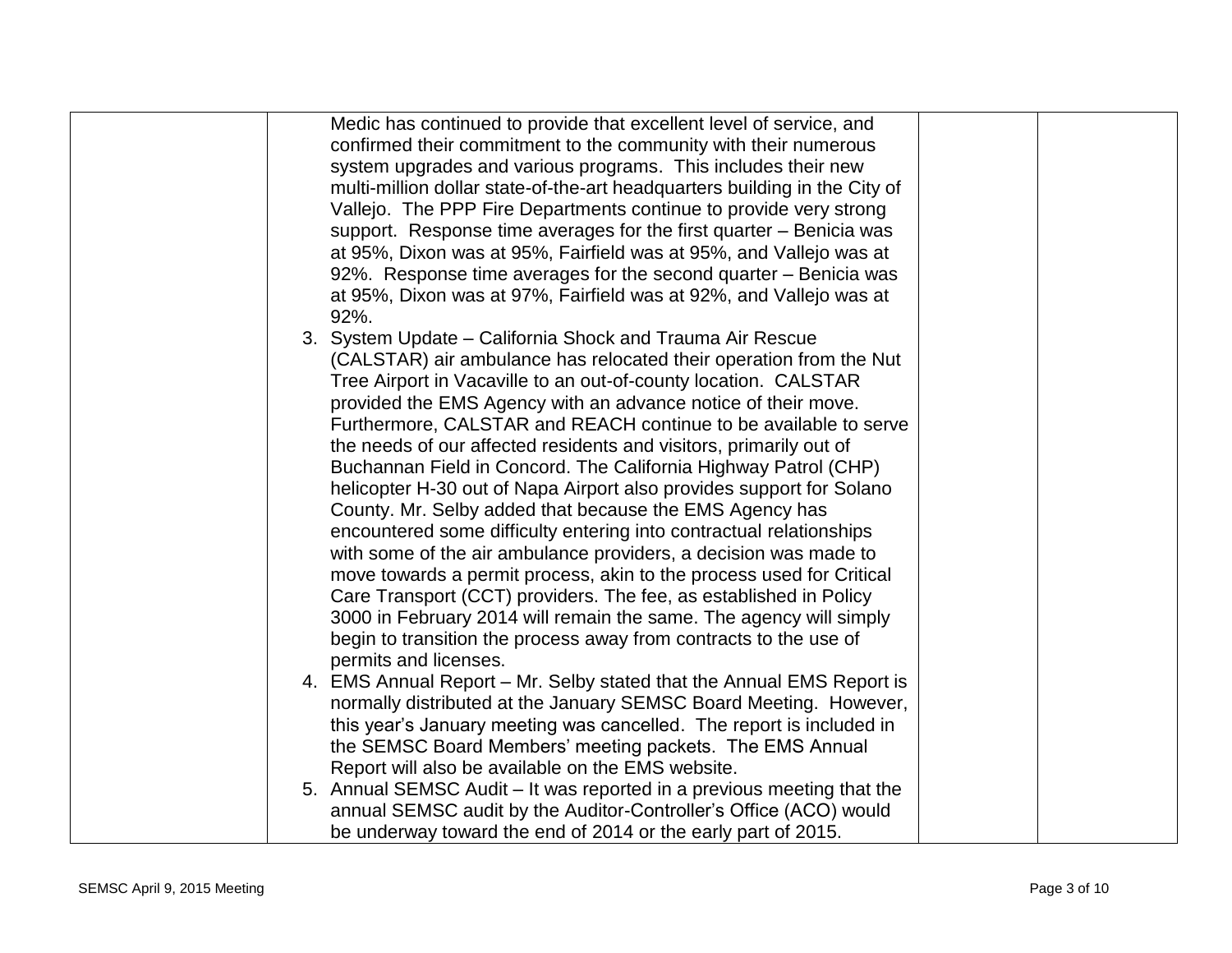| Mr. Selby stated that the ACO is finalizing their report, which will likely<br>be available by the next SEMSC Board Meeting in July.<br>6. Trauma System Update - Kaiser Vacaville was designated as a Level<br>Il Trauma Center on November 21, 2013. Mr. Selby stated that on<br>March 5, 2015 the American College of Surgeons (ACS) facilitated a<br>site visit to Kaiser Vacaville; during the Closing Session, at which Mr.<br>Selby was present, ACS announced that a three-year verification<br>would be awarded to Kaiser Vacaville. Mr. Selby added that he was<br>notified yesterday that Kaiser Vacaville received the notification letter<br>officially informing them of the three year verification by ACS.<br>7. Medical Director's Contract - Mr. Selby stated that the contract with<br>the Regents of the University of California, Davis (UC Davis) for the<br>EMS Medical Director's services will expire on June 30, 2015. At the<br>July 2014 meeting, the SEMSC Board requested staff to negotiate a<br>multi-year agreement for future renewals of this contract. Mr. Selby<br>added that UC Davis has not yet forwarded this requested contract<br>language to the EMS Agency for review or negotiation, but the agency<br>expects to receive it soon. Staff will make sure to request a multi-year<br>agreement be included in the contract language. Mr. Selby stated<br>that staff may also end up requesting a short contract extension for<br>this contract at the July meeting so that we can execute the |  |
|-------------------------------------------------------------------------------------------------------------------------------------------------------------------------------------------------------------------------------------------------------------------------------------------------------------------------------------------------------------------------------------------------------------------------------------------------------------------------------------------------------------------------------------------------------------------------------------------------------------------------------------------------------------------------------------------------------------------------------------------------------------------------------------------------------------------------------------------------------------------------------------------------------------------------------------------------------------------------------------------------------------------------------------------------------------------------------------------------------------------------------------------------------------------------------------------------------------------------------------------------------------------------------------------------------------------------------------------------------------------------------------------------------------------------------------------------------------------------------------------------------------------------------------------|--|
| agreement.<br>County Counsel clarified that if the contract will expire on<br>June 30, 2015, this item will need to be added to today's meeting<br>agenda as an amendment and the Board will have to vote on it.<br>Board Member Djavaherian inquired as to whether this was an<br>appropriate time to bring up a concern that Medic Ambulance has<br>brought up at the Physicians' Forum in relation to the Level II Trauma<br>Center Designation, particularly with bypassing NorthBay, an ACS-<br>verified Level II Trauma Center to get to Kaiser Vacaville, the SESMC<br>Designated and ACS verified Level II Trauma Center.                                                                                                                                                                                                                                                                                                                                                                                                                                                                                                                                                                                                                                                                                                                                                                                                                                                                                                         |  |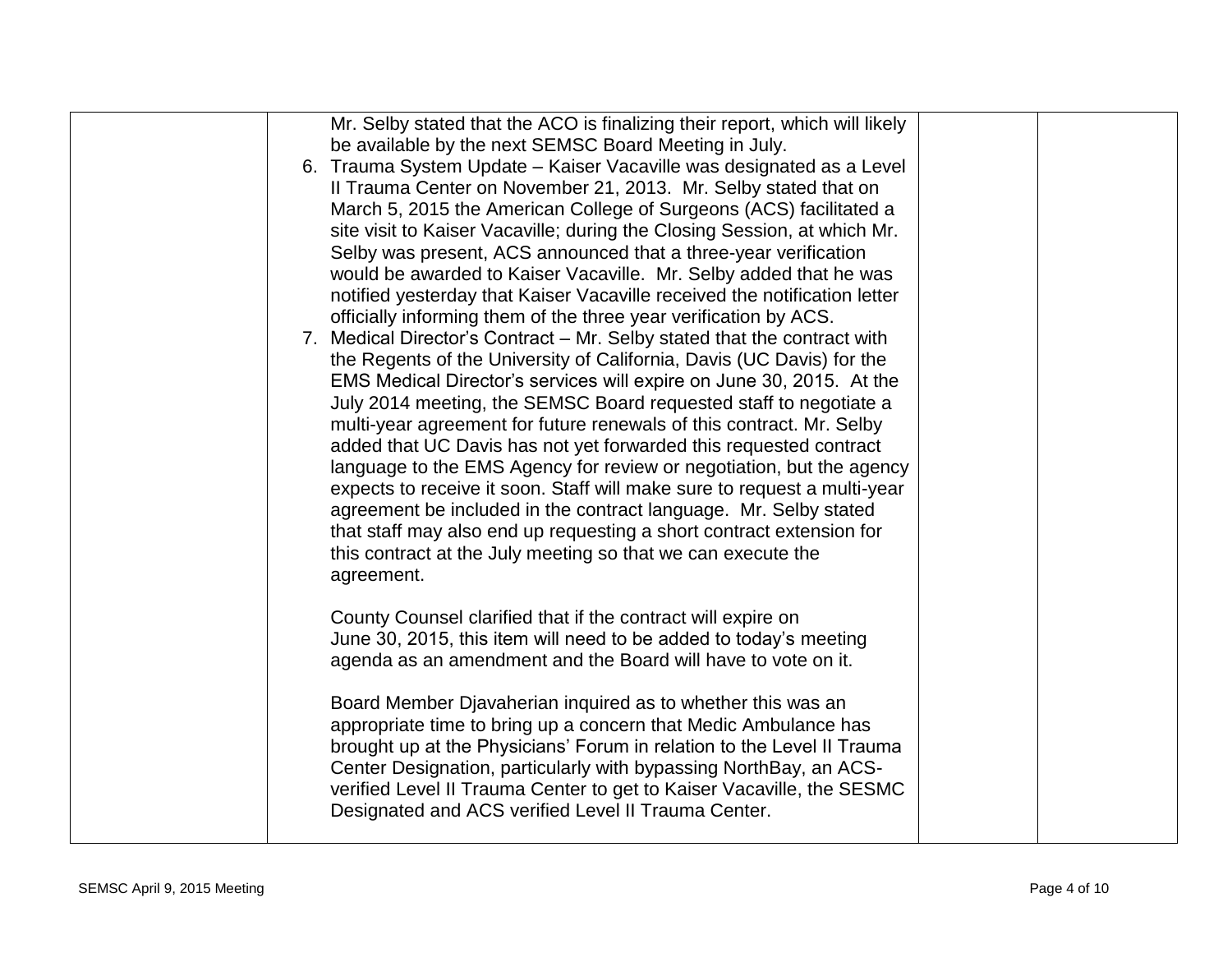| Board Member Djavaherian further inquired as to whether the SEMSC<br>Board will recognize that NorthBay is an ACS verified Level II Trauma<br>Center in Solano County.                                                                                                                                                                                                                                                                                                                                                                                                                                                                                                                                                                                                                                                                                                                                     |  |
|------------------------------------------------------------------------------------------------------------------------------------------------------------------------------------------------------------------------------------------------------------------------------------------------------------------------------------------------------------------------------------------------------------------------------------------------------------------------------------------------------------------------------------------------------------------------------------------------------------------------------------------------------------------------------------------------------------------------------------------------------------------------------------------------------------------------------------------------------------------------------------------------------------|--|
| Mr. Selby replied that the California Code of Regulations allows only<br>one Level I or Level II Trauma Center to be designated per catchment<br>area of a population of 350,000 or more. This means it is necessary to<br>have a catchment area of a population of 350,000 for each Level I or<br>Level II Trauma Center to be able to designate another Level II<br>Trauma Center. Mr. Selby added that during the Level II designation<br>process, the EMS Agency secured the services of out-of-state subject<br>matter experts to review the county's trauma system and trauma<br>centers. At this point, staff cannot bring this item to the SEMSC<br>Board, although the Board can bring it up for discussion if desired.<br>The EMS Agency cannot propose recognizing another Level II<br>Trauma Center to the SEMSC Board because it would not comply<br>with the California Code of Regulations. |  |
| Board Member Djavaherian stated that he would like to request the<br>SEMSC Board to discuss this matter because this has been a fairly<br>sticky topic at all of the EMS meetings and puts the EMS Medical<br>Director in the difficult situation of having to differentiate between a<br>"political" versus a "medical" motivation regarding how patients are<br>treated. Board Member Djavaherian further added that physicians<br>and ambulance providers sometimes feel that patient care may not<br>always be their first priority when they take patients to the Designated<br>Level II Trauma Center (Kaiser Vacaville), when bypassing an ACS-<br>verified Level II Trauma Center (NorthBay) in order to get there.<br>Board Chair Corsello stated that this matter is not an Agenda item for                                                                                                      |  |
| today's Board Meeting and, if it is still being discussed in another<br>setting, it cannot be discussed by the SEMSC Board today. It will<br>have to be agendized at a future meeting for further discussion.                                                                                                                                                                                                                                                                                                                                                                                                                                                                                                                                                                                                                                                                                              |  |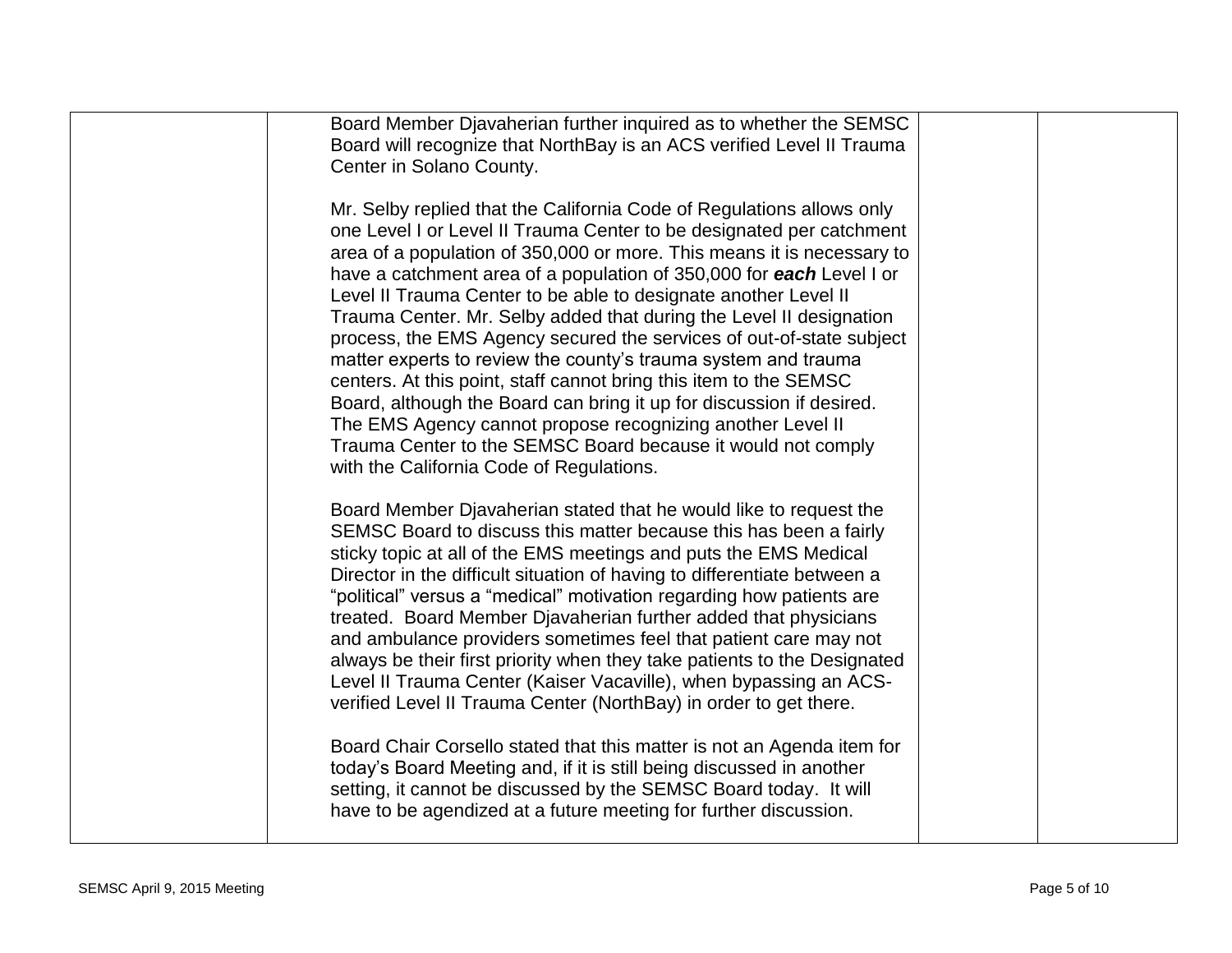| Board Chair Corsello added that the Board would need to ensure that<br>they have a good understanding of the issues related to this matter,<br>with some background as to the legal options and the medical<br>concerns, etc. The county had previously operated with just using<br>multiple Emergency Rooms (ER) and the SEMSC Board had agreed<br>to go to one Level II Trauma Center. The hospital decided to go to a<br>second Level II Trauma Center of their own accord. Board Chair<br>Corsello stated that she did not believe the Level II Trauma Center<br>process was a political decision, but rather a medical one as they<br>based their decision on the recommendation of experts in this subject<br>matter. The Board would need additional information presented to<br>them at the next SEMSC Board Meeting in order to be able to have<br>an informed discussion about this matter. |  |
|-------------------------------------------------------------------------------------------------------------------------------------------------------------------------------------------------------------------------------------------------------------------------------------------------------------------------------------------------------------------------------------------------------------------------------------------------------------------------------------------------------------------------------------------------------------------------------------------------------------------------------------------------------------------------------------------------------------------------------------------------------------------------------------------------------------------------------------------------------------------------------------------------------|--|
| Board Member Djavaherian clarified that he did not mean that the<br>decision to go to one Level II Trauma Center was a political decision,<br>but what they were hearing frequently from the field was that the<br>paramedics have to travel an additional 10-12 minutes to get to the<br>Designated Level II Trauma Center, bypassing a capable ACS-<br>verified Level II Trauma Center. In addition, there are significant legal<br>concerns over this matter, especially if the patient decompensates<br>rapidly while enroute.                                                                                                                                                                                                                                                                                                                                                                    |  |
| County Counsel stated that the Board Chair's assessment is correct<br>and that this matter cannot be discussed at this meeting. It is an<br>issue that Board Member Djavaherian can raise, and if the majority of<br>the Board concurs, staff can be directed to bring it back at the next<br>meeting for discussion, but since it is not agendized, this is not<br>something that the Board should to go into today.                                                                                                                                                                                                                                                                                                                                                                                                                                                                                 |  |
| Board Chair Corsello stated that she is looking for concurrence from<br>the other Board Members that this is a matter they would like to<br>discuss at the July meeting.                                                                                                                                                                                                                                                                                                                                                                                                                                                                                                                                                                                                                                                                                                                              |  |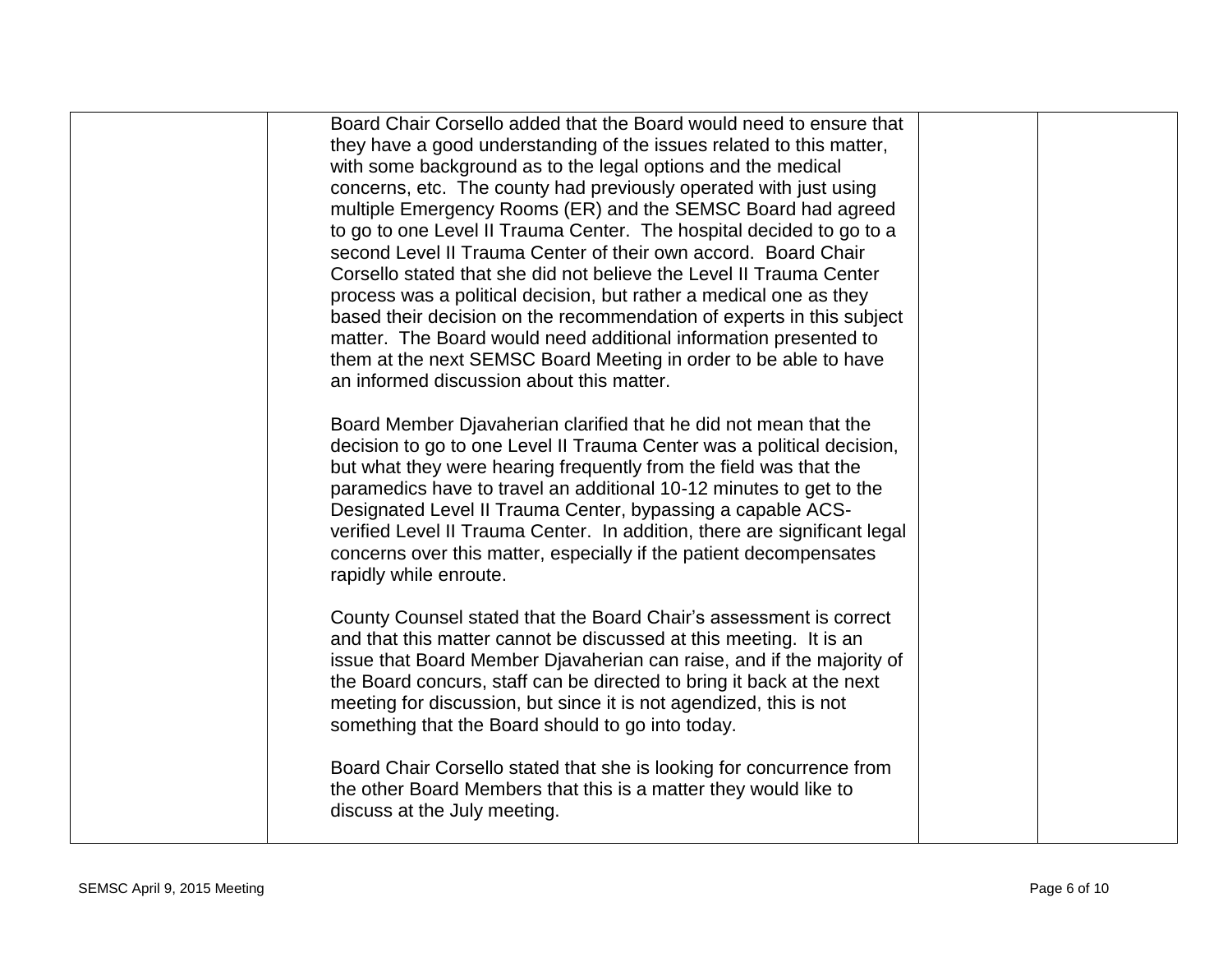|                           | The item should include an update and/or a review of this matter, with<br>both legal and medical ramifications of the decision. Most of the<br>Board Members nodded in agreement.                                                                                                                                                                                                                                                                                                                                                              |  |
|---------------------------|------------------------------------------------------------------------------------------------------------------------------------------------------------------------------------------------------------------------------------------------------------------------------------------------------------------------------------------------------------------------------------------------------------------------------------------------------------------------------------------------------------------------------------------------|--|
| c. Contractor's<br>Report | c. James Pierson, Vice President of Operations for Medic Ambulance<br>provided an update of current and future issues for their company:<br>1. Community Paramedicine Program – Medic is working with local<br>hospitals, Kaiser and NorthBay, on post-discharge for those patients<br>with Congestive Heart Failure (CHF) and Chronic Obstructive<br>Pulmonary Disease (COPD) by doing some form of in-patient home<br>services with them.                                                                                                    |  |
|                           | Mr. Pierson added that there are currently 12 pilot sites created in the<br>State of California, encompassing only seven or eight counties.<br>Solano County is one of the counties selected, and when this project<br>goes live in a few years Medic and its partner hospitals will be part of<br>the pool of information available to the EMS system in the state.<br>Medic currently has six Community Paramedics in the pilot, each of<br>whom has at least nine years of experience in this field, and one is a<br>Registered Nurse (RN). |  |
|                           | 2. Stars of Life – Medic had their Stars of Life celebration in March<br>where nine employees were recognized for exceptional outcome or<br>performance in the field. Mr. Pierson mentioned a Paramedic and an<br>EMT had a very young patient choking on a bottle cap and they were<br>able to extract the bottle cap with a laryngoscope and forceps.<br>These nine employees were honored by the State Assembly and<br>Senate.                                                                                                              |  |
|                           | 3. Automatic External Defibrillator (AED) Program - Medic announced<br>that they just signed with Travis Unified School District (TUSD) to<br>provide nine AEDs for the high schools, middle schools, and<br>administrative offices in the district. Medic will be making a<br>presentation to the TUSD Board the following Tuesday to explain their<br>program.                                                                                                                                                                               |  |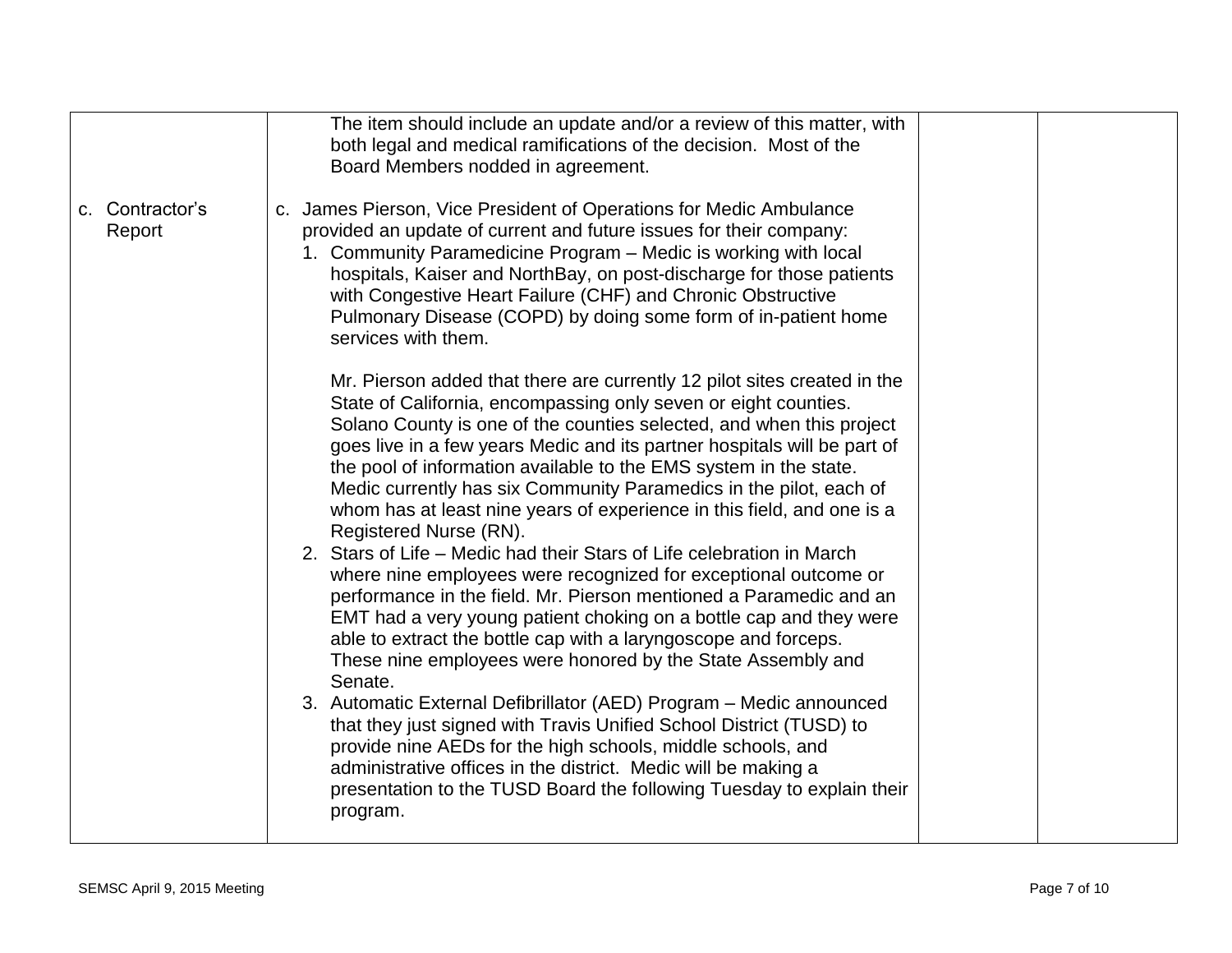| This is the second school district in Solano County that has<br>implemented this program with the first being the Vallejo Unified<br>School District in August 2014; where they provided 11 AEDs for the<br>high schools, middle schools, and administrative offices in the district.<br>4. Travis Grace, who worked for Medic Ambulance for many years, and<br>was a respected member of the local EMS community, passed away<br>on Sunday, April 5, 2015. Medic will host a memorial service for Mr.<br>Grace on Tuesday, April 14, 2015. More details will be announced<br>later.<br>New Headquarters – Medic recently completed their \$4.1 million<br>5.<br>renovation. They broke ground on April 15, 2014 on their two-phase<br>renovation project. Phase one was the administrative offices and<br>education center, which they moved into on February 1, 2015. Phase<br>two was the remodel of the old ambulance bay into their new logistics<br>office, which should be completed tomorrow, April 10, 2015. The<br>whole building should be fully functional by the middle of next week.<br>The new headquarters includes a state-of-the-art dispatch center,<br>educational space and administrative equipment. The new Dispatch<br>Center is now fully operational. The grand opening will be on June 1,<br>2015 which coincides with Medic Ambulance's 36 <sup>th</sup> Anniversary.<br>Board Member Velasquez stated that Mr. Grace was a past recipient<br>of the Frank Springer Award for his contributions to the community<br>and Solano EMS. Mr. Grace had a big impact on Solano County fire<br>departments and Board Member Velasquez, who had the opportunity<br>to work alongside Mr. Grace, wanted to pay tribute to him on behalf of<br>all the Solano County fire departments, adding that this is a big loss to |  |  |
|--------------------------------------------------------------------------------------------------------------------------------------------------------------------------------------------------------------------------------------------------------------------------------------------------------------------------------------------------------------------------------------------------------------------------------------------------------------------------------------------------------------------------------------------------------------------------------------------------------------------------------------------------------------------------------------------------------------------------------------------------------------------------------------------------------------------------------------------------------------------------------------------------------------------------------------------------------------------------------------------------------------------------------------------------------------------------------------------------------------------------------------------------------------------------------------------------------------------------------------------------------------------------------------------------------------------------------------------------------------------------------------------------------------------------------------------------------------------------------------------------------------------------------------------------------------------------------------------------------------------------------------------------------------------------------------------------------------------------------------------------------------------------------------------------------------------------------------------|--|--|
| the local EMS community.                                                                                                                                                                                                                                                                                                                                                                                                                                                                                                                                                                                                                                                                                                                                                                                                                                                                                                                                                                                                                                                                                                                                                                                                                                                                                                                                                                                                                                                                                                                                                                                                                                                                                                                                                                                                                   |  |  |
|                                                                                                                                                                                                                                                                                                                                                                                                                                                                                                                                                                                                                                                                                                                                                                                                                                                                                                                                                                                                                                                                                                                                                                                                                                                                                                                                                                                                                                                                                                                                                                                                                                                                                                                                                                                                                                            |  |  |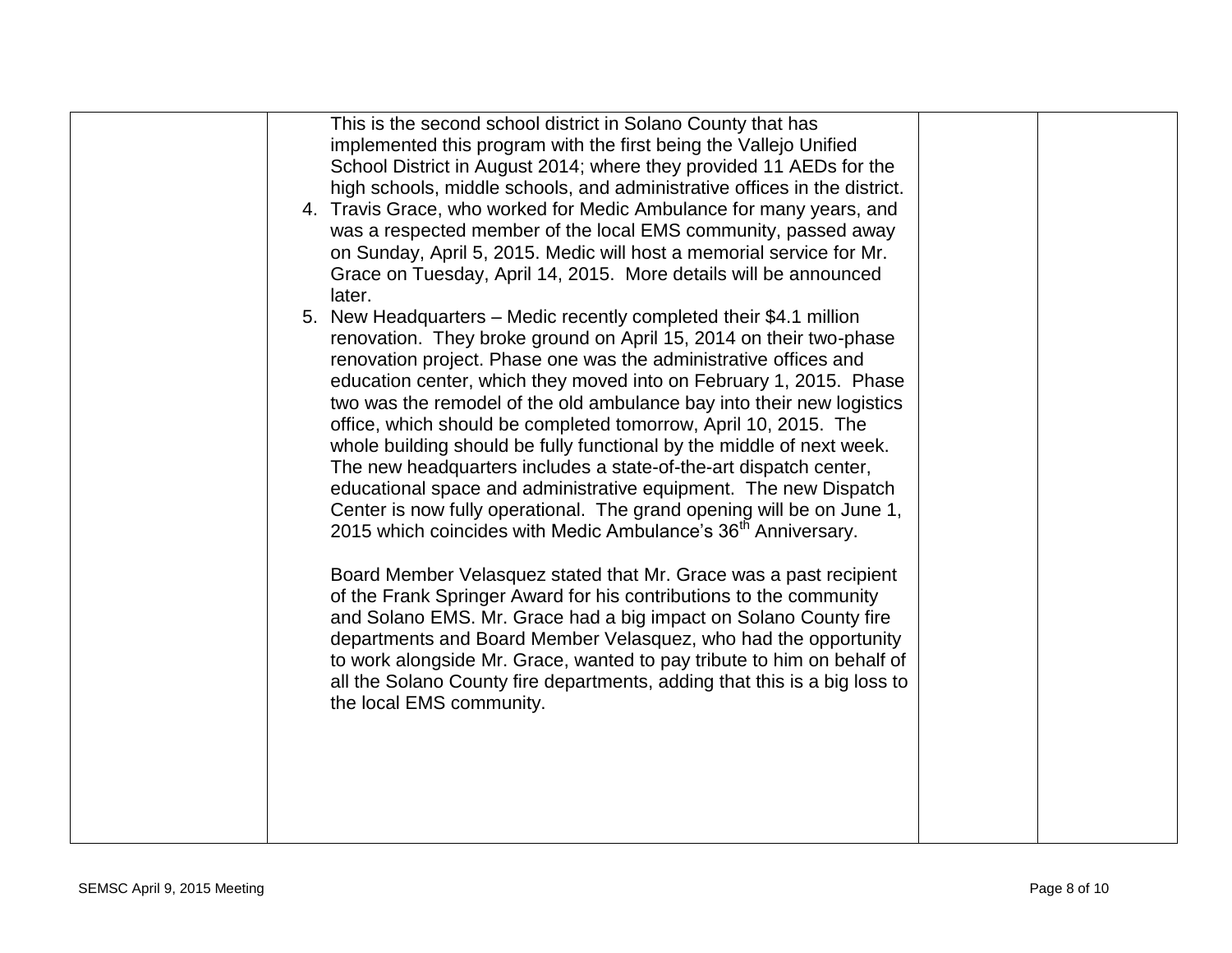| <b>Regular Calendar</b><br>Items:                                                                                                                                                               |                                                                                                                                                                                                                                                                                                                                                                                                                                                                                                                                                                                                                                                                                                                                                                                                                                                                                                                                                                                                                                                                                                                                                                                                                                                                                                                                                                                                                                                                                                                                                                                                                                                                                                                                                                    |  |
|-------------------------------------------------------------------------------------------------------------------------------------------------------------------------------------------------|--------------------------------------------------------------------------------------------------------------------------------------------------------------------------------------------------------------------------------------------------------------------------------------------------------------------------------------------------------------------------------------------------------------------------------------------------------------------------------------------------------------------------------------------------------------------------------------------------------------------------------------------------------------------------------------------------------------------------------------------------------------------------------------------------------------------------------------------------------------------------------------------------------------------------------------------------------------------------------------------------------------------------------------------------------------------------------------------------------------------------------------------------------------------------------------------------------------------------------------------------------------------------------------------------------------------------------------------------------------------------------------------------------------------------------------------------------------------------------------------------------------------------------------------------------------------------------------------------------------------------------------------------------------------------------------------------------------------------------------------------------------------|--|
| a. Review and<br>Consider<br>Approval of<br><b>Annual SEMSC</b><br>Budget/Revenue<br><b>Allocation Plan for</b><br>FY 2015/2016<br>and Adoption of<br><b>Resolution</b><br><b>Number 15-001</b> | a. Board Chair Corsello requested the EMS Administrator provide some<br>background on this item. Mr. Selby stated that the Annual SEMSC<br>Budget and Revenue Allocation Plan has been prepared to comply with<br>the language of the Joint Powers Agreement (JPA) of this Board. It is<br>necessary to adopt this budget through a resolution. This fiscal year's<br>(FY) budget is virtually unchanged from last year's budget. The budget<br>includes the PPP pass-through funds in the amount of \$1.4 million. The<br>total revenue is equal to the expenses projected for FY 2015/2016.<br>Board Member Watson requested an example of a subject matter expert.<br>Mr. Selby replied that a subject matter expert is an individual who has<br>specialized training, experience, and skills in a certain field or area of<br>expertise. An example would be when the experts from ACS were<br>brought in to assess Solano's trauma system. The EMS Agency brought<br>together a team of subject matter experts for the Independent Review<br>Panel that came and evaluated the applications submitted and the<br>facilities of the two trauma centers that applied for Level II Trauma Center<br>designation. Mr. Selby added that the EMS Agency would also<br>sometimes require the services of subject matter experts to provide<br>training, such as airway training for paramedics. Subject matter expert is<br>a term used within the health department frequently, although perhaps<br>not as frequently used in the EMS setting.<br>Board Member Watson moved to approve the Budget & Revenue<br>Allocation Plan for FY 15/16 and the adoption of Resolution 15-001.<br>Board Member Djavaherian seconded. AYES: 5; NAYS: 0; ABSENT:<br>2; ABSTAIN: 0 |  |